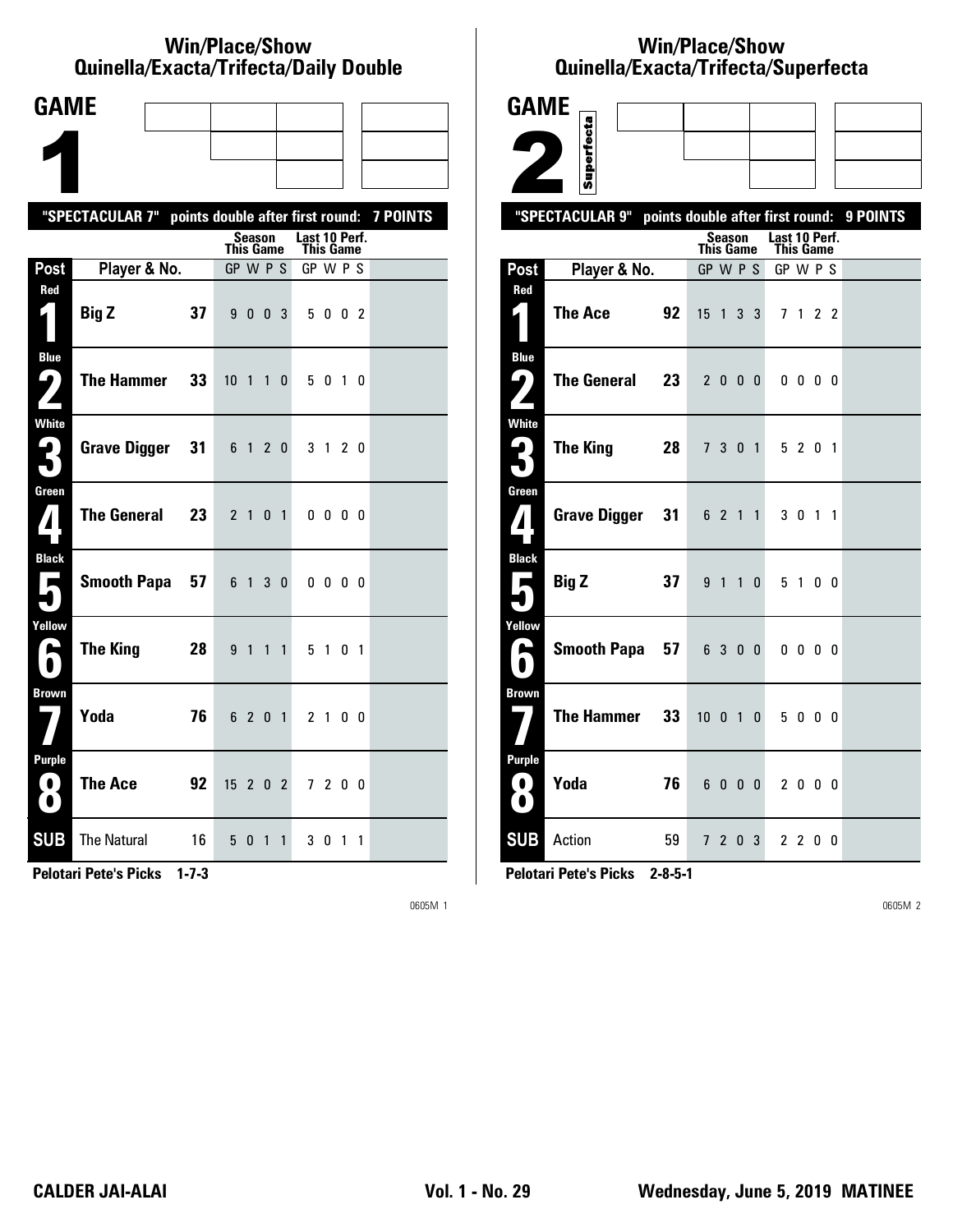### **Win/Place/Show Qui nel la/Exacta/Tri fecta/Pick 5**

| <b>GAME</b>                         |                                                           |                |                              |                     |                |                |                       |                   |  |  |
|-------------------------------------|-----------------------------------------------------------|----------------|------------------------------|---------------------|----------------|----------------|-----------------------|-------------------|--|--|
|                                     |                                                           |                |                              |                     |                |                |                       |                   |  |  |
|                                     |                                                           |                |                              |                     |                |                |                       |                   |  |  |
|                                     |                                                           |                |                              |                     |                |                |                       |                   |  |  |
|                                     | "SPECTACULAR 7" points double after first round: 7 POINTS |                |                              | <b>Season</b>       |                |                | Last 10 Perf.         |                   |  |  |
| Post                                | Player & No.                                              |                | <b>This Game</b><br>GP W P S |                     |                |                | This Game<br>GP W P S |                   |  |  |
| Red                                 |                                                           |                |                              |                     |                |                |                       |                   |  |  |
| $\mathbf{r}$                        | <b>The General</b>                                        | 23             | $4\quad0$                    |                     | $\overline{1}$ | $\mathbf{1}$   |                       | $0\,0\,0\,0$      |  |  |
| <b>Blue</b><br>9                    | The King                                                  | 28             | $13 \t3 \t0 \t3$             |                     |                |                |                       | 5 2 0 2           |  |  |
| <b>White</b><br>2<br>$\blacksquare$ |                                                           | Smooth Papa 57 |                              | 6001                |                |                |                       | $0\,0\,0\,0$      |  |  |
| Green<br>$\boldsymbol{I}$           | Yoda                                                      | 76             | 6                            | $0\quad 0\quad 0$   |                |                |                       | 2000              |  |  |
| <b>Black</b><br>Е                   | The Hammer                                                | 33             | $12 \t2 \t1 \t1$             |                     |                |                |                       | 5000              |  |  |
| Yellow<br>е                         | <b>Big Z</b>                                              | 37             | 9                            | $0 \quad 3 \quad 2$ |                |                |                       | 5022              |  |  |
| <b>Brown</b>                        | <b>The Ace</b>                                            | 92             | 19322                        |                     |                |                |                       | 7 2 0 2           |  |  |
| Purple<br>( O )<br>$\bullet$        | <b>Grave Digger</b>                                       | 31             | $10 \quad 2 \quad 2 \quad 1$ |                     |                |                |                       | 3 0 2 0           |  |  |
| <b>SUB</b>                          | <b>The Gladiator</b>                                      | 77             |                              | 30                  |                | 0 <sub>0</sub> | $\mathbf{1}$          | $0\quad 0\quad 0$ |  |  |

**Pelotari Pete's Picks 5-1-3**

0605M 3

## **Win/Place/Show Qui nel la/Exacta/Tri fecta**

|                                                           |                 | Quilicila/Lagula/Tilicula |                          |  |
|-----------------------------------------------------------|-----------------|---------------------------|--------------------------|--|
| <b>GAME</b>                                               |                 |                           |                          |  |
|                                                           |                 |                           |                          |  |
|                                                           |                 |                           |                          |  |
|                                                           |                 |                           |                          |  |
| "SPECTACULAR 7" points double after first round: 7 POINTS |                 | Season                    | Last 10 Perf.            |  |
| Player & No.<br>Post                                      |                 | This Game<br>GP W P S     | This Game<br>GP W P S    |  |
| Red                                                       |                 |                           |                          |  |
| $\bigg($<br><b>The General</b>                            | 23              | 4 1 0 1                   | $0\,0\,0\,0$             |  |
| <b>Blue</b>                                               |                 |                           |                          |  |
| ر با<br><b>The King</b><br>$\mathbf{z}$                   | 28              | 13300                     | 5000                     |  |
| <b>White</b>                                              |                 |                           |                          |  |
| Grave Digger 31                                           |                 | $11$ 1 0 4                | 5 1 0 2                  |  |
| Green<br><b>The Hammer</b><br>$\boldsymbol{A}$            | 33 <sup>°</sup> | $13 \t1 \t1 \t0$          | 5 1 1 0                  |  |
|                                                           |                 |                           |                          |  |
| <b>Black</b><br>Yoda<br>$\blacksquare$                    | 76              | 6000                      | 2000                     |  |
|                                                           |                 |                           |                          |  |
| Yellow<br><b>Big Z</b><br>A                               | 37              | 9 0 1 3                   | 5 0 1 2                  |  |
| $\bullet$                                                 |                 |                           |                          |  |
| <b>Brown</b><br><b>The Ace</b>                            | 92              | 18 1 3 0                  | 7 0 1 0                  |  |
|                                                           |                 |                           |                          |  |
| Purple<br>Smooth Papa 57 6 2 0 0<br>$\bullet$             |                 |                           | $0\quad 0\quad 0\quad 0$ |  |
| O                                                         |                 |                           |                          |  |
| <b>SUB</b> Wonder Boy                                     | 12              | $10 \t2 \t2 \t1$          | $0\quad 0\quad 0\quad 0$ |  |

**Pelotari Pete's Picks 2-1-4**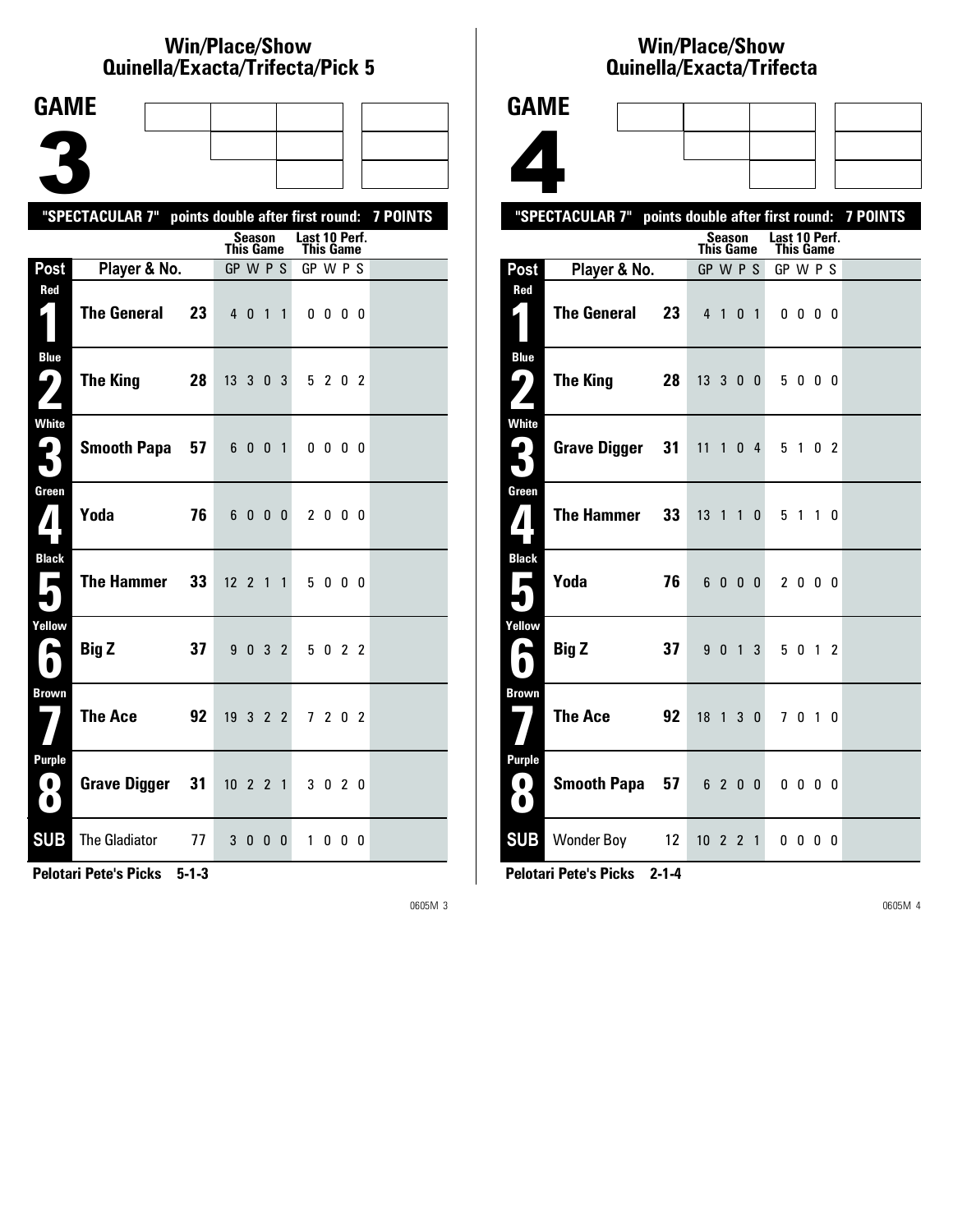# **Win/Place/Show Qui nel la/Exacta/Tri fecta**

| <b>GAME</b>                              |                                                           |                                  |                                   |  |
|------------------------------------------|-----------------------------------------------------------|----------------------------------|-----------------------------------|--|
|                                          |                                                           |                                  |                                   |  |
|                                          |                                                           |                                  |                                   |  |
|                                          | "SPECTACULAR 7" points double after first round: 7 POINTS |                                  |                                   |  |
|                                          |                                                           | Season<br><b>This Game</b>       | Last 10 Perf.<br><b>This Game</b> |  |
| Post                                     | Player & No.                                              | GP W P S                         | GP W P S                          |  |
| Red                                      |                                                           |                                  |                                   |  |
|                                          | <b>The Natural</b><br>16                                  | 12 3 3 2                         | 2 0 1 0                           |  |
| <b>Blue</b><br><u>( ما</u>               | <b>Fire Chef</b><br>14                                    | 11<br>3 4 2                      | 4 2 1 1                           |  |
| $\mathbf{Z}$                             |                                                           |                                  |                                   |  |
| White                                    | <b>The Warrior</b><br>60                                  | 15<br>5 2 4                      | 7 3 2 2                           |  |
| 3                                        |                                                           |                                  |                                   |  |
| Green<br>$\mathbf{Z}$                    | <b>The Ace</b><br>92                                      | $10 \t0 \t3 \t1$                 | 0000                              |  |
|                                          |                                                           |                                  |                                   |  |
| <b>Black</b><br>$\overline{\phantom{a}}$ | <b>The Gladiator</b><br>77                                | 7 0 0 1                          | 5 0 0 1                           |  |
|                                          |                                                           |                                  |                                   |  |
| Yellow<br>A                              | <b>Robin Hood</b><br>25                                   | 7 <sub>1</sub><br>0 <sub>0</sub> | 5 1<br>00                         |  |
|                                          |                                                           |                                  |                                   |  |
| <b>Brown</b>                             |                                                           |                                  |                                   |  |
|                                          | <b>Wonder Boy 12</b>                                      | $15$ 2 2 2                       | 6010                              |  |
| <b>Purple</b>                            |                                                           |                                  |                                   |  |
| $\bf O$<br>$\Omega$                      | <b>Action</b><br>59                                       | $12 \t2 \t2 \t0$                 | 3 1 1 0                           |  |
| <b>SUB</b>                               | <b>Grave Digger</b><br>31                                 | 9 0 3<br>0                       | 3 0 1 0                           |  |
|                                          |                                                           |                                  |                                   |  |

**Pelotari Pete's Picks 5-7-1**

0605M 5

### **Win/Place/Show Qui nel la/Exacta/Tri fecta/Super fecta**

| <b>GAME</b>                      |                      |    |                                  |                |     |                |                                   |              |    |          |
|----------------------------------|----------------------|----|----------------------------------|----------------|-----|----------------|-----------------------------------|--------------|----|----------|
|                                  | Superfecta           |    |                                  |                |     |                |                                   |              |    |          |
|                                  |                      |    |                                  |                |     |                |                                   |              |    |          |
|                                  | "SPECTACULAR 9"      |    | points double after first round: |                |     |                |                                   |              |    | 9 POINTS |
|                                  |                      |    | <b>This Game</b>                 | Season         |     |                | Last 10 Perf.<br><b>This Game</b> |              |    |          |
| Post                             | Player & No.         |    | GP W P S                         |                |     |                | GP W P S                          |              |    |          |
| Red<br>$\mathbf{r}$              | <b>The Natural</b>   | 16 | $12 \t1 \t0 \t2$                 |                |     |                |                                   | 3 1 0 0      |    |          |
| <b>Blue</b><br>ر ما              | <b>The Warrior</b>   | 60 | 1661                             |                |     | $\mathbf{2}$   |                                   | 7 2 1 1      |    |          |
| <b>White</b><br>ہا<br>5          | <b>The Ace</b>       | 92 | $12$ 1 1 3                       |                |     |                |                                   | 1000         |    |          |
| Green<br>$\boldsymbol{I}$        | <b>Fire Chef</b>     | 14 | 11                               |                | 503 |                |                                   | 4 1 0 2      |    |          |
| <b>Black</b><br>Е<br>۹           | <b>Robin Hood</b>    | 25 |                                  | 7 <sub>1</sub> |     | 2 <sub>0</sub> |                                   | 5 1          | 20 |          |
| Yellow<br>É<br>$\bullet$         | <b>Wonder Boy 12</b> |    | 14 2 1 2                         |                |     |                |                                   | 6 1 0 1      |    |          |
| <b>Brown</b>                     | <b>The Gladiator</b> | 77 |                                  | 7 1 3 1        |     |                |                                   | 5 1 2 1      |    |          |
| <b>Purple</b><br>0)<br>$\bullet$ | <b>Action</b>        | 59 | 13    3    4   1                 |                |     |                | 3 <sub>1</sub>                    |              | 10 |          |
| <b>SUB</b>                       | The King             | 28 |                                  | 9 4 1          |     | $\bf{0}$       |                                   | $0\,0\,0\,0$ |    |          |

**Pelotari Pete's Picks 3-6-2-7**